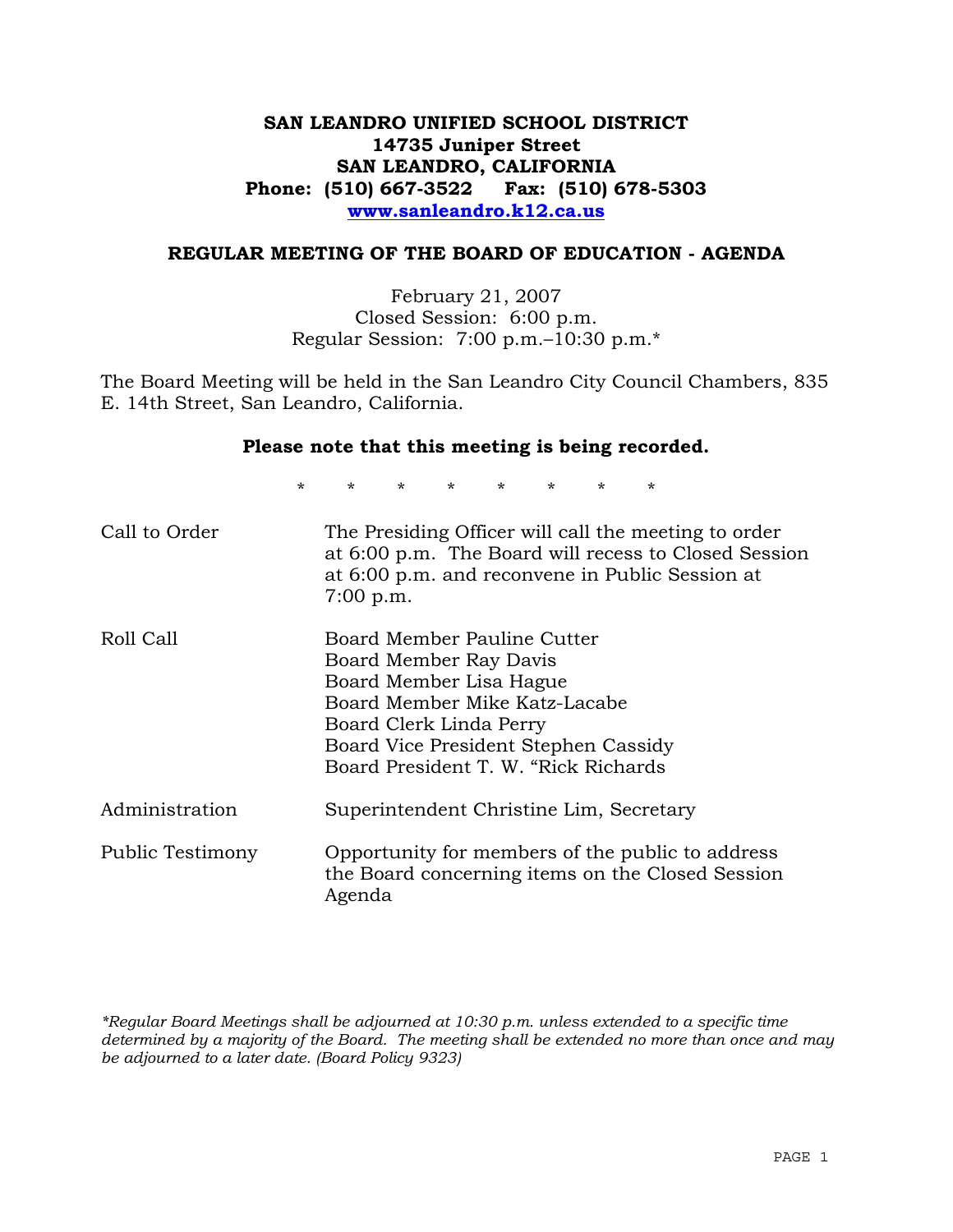Prior to the Public Session, the Board will meet in Closed Session pursuant to Education Code Section 35146 and 48918(c), and Government Code Sections 54957, 54957.6, 54956.9(b), 54956.8, and 54956.9.

- a) Student Expulsions
- b) Public Employee Performance Evaluation, Title: Superintendent's Evaluation
- c) Public Employee Discipline/Dismissal/Release
- d) Conference with Labor Negotiator
- e) Conference with Legal Counsel Anticipated Litigation Significant exposure to litigation
- f) Public Employee Appointment Title: Summer School Principals
- g) Conference with Real Property Negotiator Property(ies)
- h) Conference with Legal Counsel Existing Litigation

| Report Closed<br>Session Action | Motion __________ Second __________ Vote ________          |                                                                                                                                                                                                                                                                                                                                                                                                                                                                                                                                                                                                                                                                                                                                                                                                                                                                                                                                                                                                                        |
|---------------------------------|------------------------------------------------------------|------------------------------------------------------------------------------------------------------------------------------------------------------------------------------------------------------------------------------------------------------------------------------------------------------------------------------------------------------------------------------------------------------------------------------------------------------------------------------------------------------------------------------------------------------------------------------------------------------------------------------------------------------------------------------------------------------------------------------------------------------------------------------------------------------------------------------------------------------------------------------------------------------------------------------------------------------------------------------------------------------------------------|
| Pledge of Allegiance            |                                                            |                                                                                                                                                                                                                                                                                                                                                                                                                                                                                                                                                                                                                                                                                                                                                                                                                                                                                                                                                                                                                        |
| Approve Agenda                  | 2007.<br>Motion __________ Second __________ Vote ________ | Approve the Regular Meeting Agenda of February 21,                                                                                                                                                                                                                                                                                                                                                                                                                                                                                                                                                                                                                                                                                                                                                                                                                                                                                                                                                                     |
| Legal Statement                 |                                                            | Members of the audience who wish to address the<br>Board are asked to complete the yellow card available at<br>the entrance and submit it to the Board's Administrative<br>Assistant. Speakers who have completed the card will be<br>called when the item is reached on the agenda or, for<br>non-agenda items, during the Public Testimony. Cards<br>are to be turned in before the item is reached on the<br>agenda. Please note that this meeting is being recorded.<br>State law prohibits the Board of Education from taking<br>any action on or discussing items that are not on the<br>posted agenda except to A) briefly respond to statements<br>made or questions posed by the public in attendance; B)<br>ask questions for clarification; C) provide a reference to a<br>staff member or other resource for factual information in<br>response to the inquiry; or D) ask a staff member to<br>report back on the matter at the next meeting and/or put<br>it on a future agenda. (Government Code Section |
| <b>PRESENTATIONS</b>            | 54954.2(a)                                                 |                                                                                                                                                                                                                                                                                                                                                                                                                                                                                                                                                                                                                                                                                                                                                                                                                                                                                                                                                                                                                        |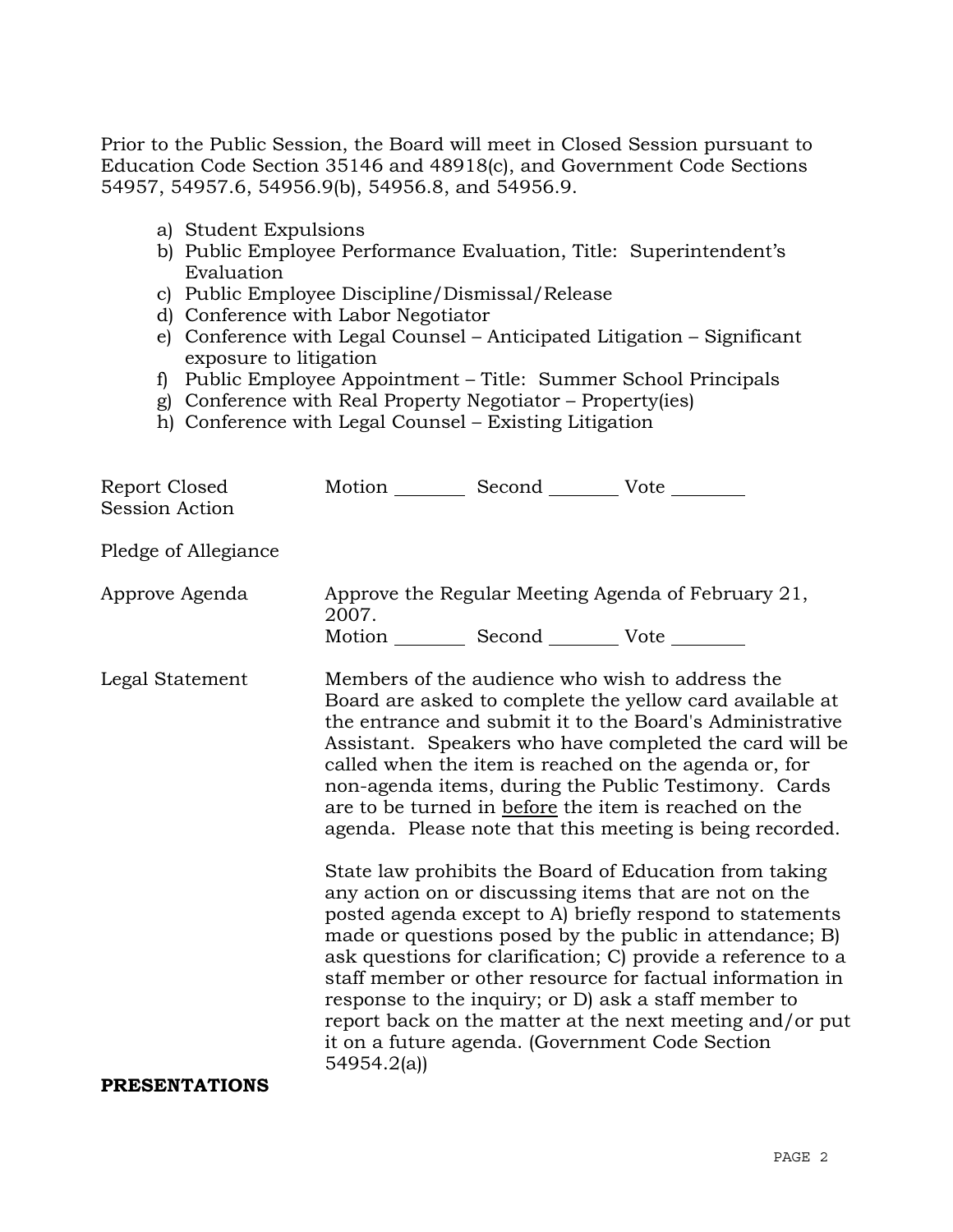- \* A Certificate of Commendation will be presented to Felipe Ibarra who served a Interim Human Resources Director while the District conducted the search for the Assistant Superintendent, Human Resources. Felipe's calm leadership and steady courage resulted in many new hires and a smooth transition for the department.
- \* Chabot College Foundation Vice Chair Gordon Galvan and Chabot College President Dr. Robert Carlson will be presenting a check for \$500,000 to assist the District in closing out the construction of the Adult Education Center. The Chabot College Foundation & Chabot College is proud to establish this critical educational partnership.
- \* Dr. Irene Fujii, Eden Area Regional Occupational Program (ROP) Superintendent, will be present to share information regarding ROP. She will focus on pathways for students and how they are working to connect courses at the high school with courses at the Center. She will also provide statistics on how many San Leandro High School students are enrolled in ROP programs at the high school and the Center.
- \* On January 10, 2007, the Governor presented his 2007-2008 budget proposals. Staff will provide a presentation to the Board that highlights the Governor's education budget.

**REPORTS 8:00 p.m. Time Specific**  Student Representatives' Reports

## **PUBLIC TESTIMONY ON NON-AGENDA ITEMS**

**REPORTS** Correspondence Superintendent's Report Board Committee Reports

• Policy

Board Representatives' Reports

- Alameda County School Boards Assn.
- Mid-Alameda County Special Education Local Plan Area
- San Leandro Chamber of Commerce Community Partners Committee

#### **CONSENT ITEMS**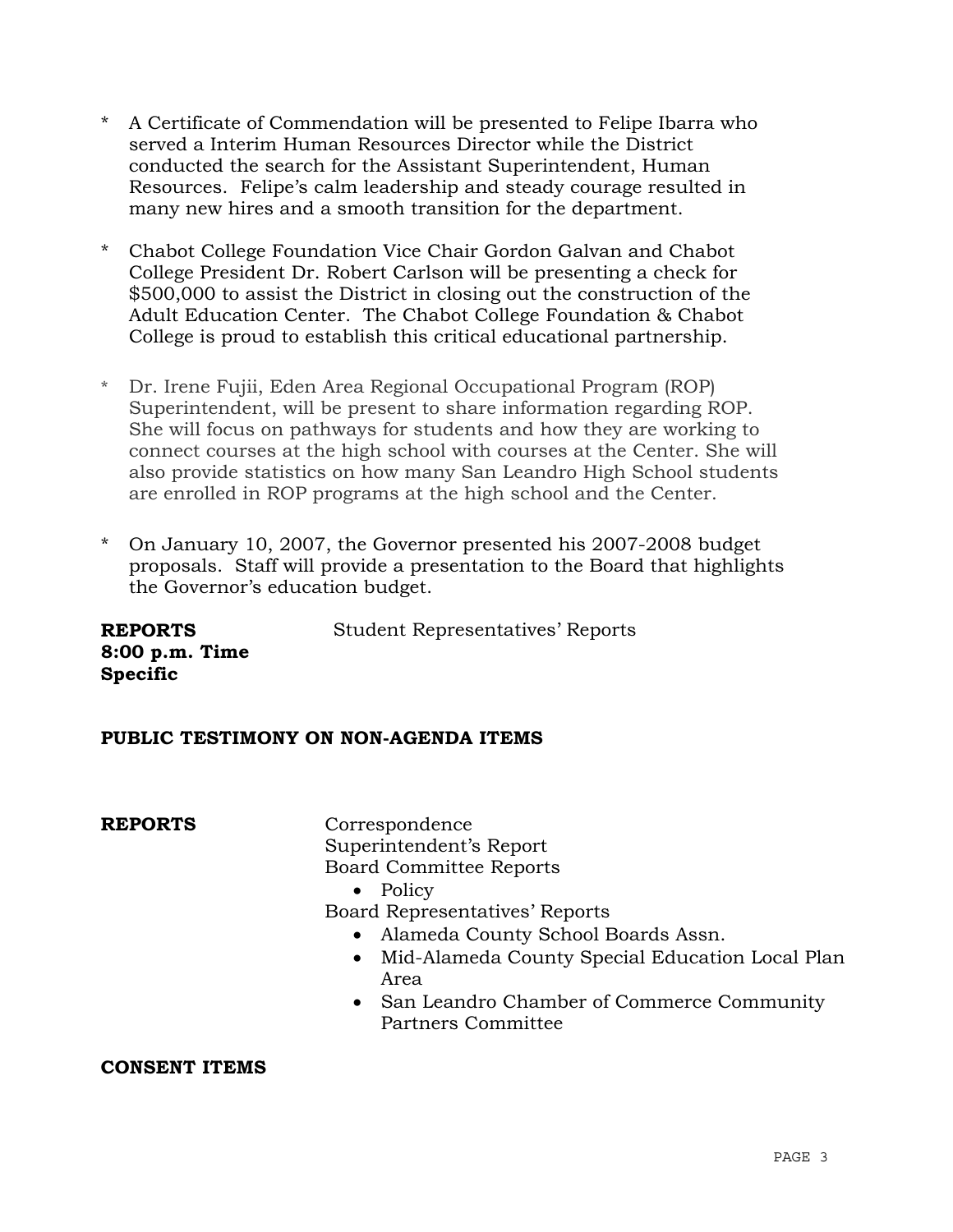These items are considered routine and may be enacted by a single motion. At the request of any member of the Board, any item on the consent agenda shall be removed and given individual consideration for action as a regular agenda item.

# General Services

| $1.1-C$<br>Approval of Board<br>Minutes – February 1,<br>2007 | Staff Recommendation:<br>Approve the minutes of the special Board meeting<br>held on February 1, 2007.<br>Motion _________ Second __________ Vote _______                                                                                                                                                        |    |
|---------------------------------------------------------------|------------------------------------------------------------------------------------------------------------------------------------------------------------------------------------------------------------------------------------------------------------------------------------------------------------------|----|
| Human Resources                                               |                                                                                                                                                                                                                                                                                                                  |    |
| $2.1-C$<br>Acceptance of<br>Personnel Report                  | Staff Recommendation:<br>Accept Personnel Report as submitted.<br>Motion _________ Second __________ Vote _______                                                                                                                                                                                                | 10 |
| <b>Educational Services</b>                                   |                                                                                                                                                                                                                                                                                                                  |    |
| $3.1-C$<br>Acceptance of<br>Donations                         | Staff Recommendation:<br>Approve the acceptance of gifts to the District as<br>follows:                                                                                                                                                                                                                          |    |
|                                                               | Garfield Elementary School<br>\$680 toward cost of field trips for 1st, 2nd and<br>5 <sup>th</sup> grade classes from Daniel & Dana Rivera<br>100 plain pocket folders, variety of pens and<br>$\bullet$<br>colored markers from Printed Solutions<br>1 case of copying paper from Mr. & Mrs. Sturm<br>$\bullet$ |    |
|                                                               | <b>Washington Elementary School</b><br>16 Thanksgiving food baskets for families from<br>$\bullet$<br>St. Peter's Lutheran Church                                                                                                                                                                                |    |
|                                                               | Wilson Elementary School<br>\$200 for classroom supplies for a 5 <sup>th</sup> grade<br>class from Derek Chiou                                                                                                                                                                                                   |    |
|                                                               | San Leandro High School<br>Donations to the high school's Joseph Copeland<br>Library Fund:                                                                                                                                                                                                                       |    |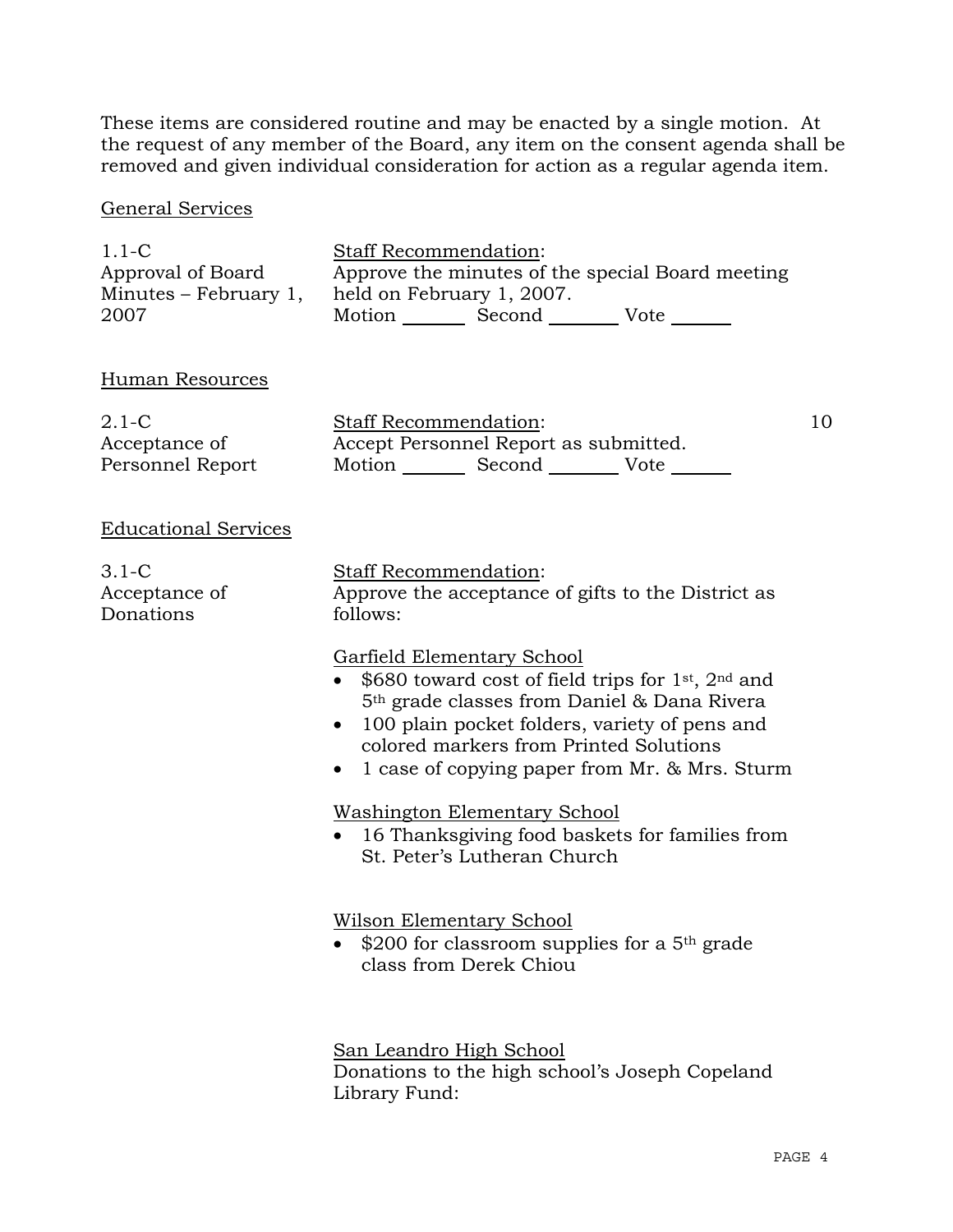|                                                                                              | - \$25 from James & Terry Mitchell<br>- \$25 from Molly Richardson Nelson<br>- \$50 from Willard and Joan Schmidt<br>\$100 from Kenneth & Perrie Drysdale<br>$\frac{1}{2}$<br>\$4,000 from donor that wishes to remain<br>anonymous, distributed as follows: \$1,000 for<br>the Art Department and \$3,000 for the Science<br>Department |    |  |
|----------------------------------------------------------------------------------------------|------------------------------------------------------------------------------------------------------------------------------------------------------------------------------------------------------------------------------------------------------------------------------------------------------------------------------------------|----|--|
|                                                                                              | Motion _________ Second __________ Vote _______                                                                                                                                                                                                                                                                                          |    |  |
| $3.2 - C$<br>Proposed Stipulated<br><b>Expulsion Order</b>                                   | Staff Recommendation:<br>Approve the stipulated expulsion recommendation<br>from the Director of Student Support Services for<br>student E10-06/07.                                                                                                                                                                                      |    |  |
|                                                                                              | Motion _________ Second __________ Vote _______                                                                                                                                                                                                                                                                                          |    |  |
| $3.3-C$<br>Proposed Stipulated<br><b>Expulsion Order</b>                                     | Staff Recommendation:<br>Approve the stipulated expulsion recommendation<br>from the Director of Student Support Services for<br>student E16-06/07.                                                                                                                                                                                      |    |  |
|                                                                                              | Motion _________ Second __________ Vote _______                                                                                                                                                                                                                                                                                          |    |  |
| $3.4-C$<br>Proposed Stipulated<br><b>Expulsion Order</b>                                     | Staff Recommendation:<br>Approve the stipulated expulsion recommendation<br>from the Director of Student Support Services for<br>student E17-06/07.                                                                                                                                                                                      |    |  |
|                                                                                              | Motion _________ Second __________ Vote _______                                                                                                                                                                                                                                                                                          |    |  |
| $3.5-C$<br>First 5 Alameda<br>County One Time Only<br><b>Information Technology</b><br>Grant | <b>Staff Recommendation:</b><br>Approve the acceptance of the First 5 Alameda<br>County One Time Only Information Technology<br>Grant for \$24,611 for children ages 0-5 for the<br>San Leandro Adult School for the grant period<br>January 1 through June 30, 2007.                                                                    | 13 |  |
|                                                                                              | Motion _________ Second __________ Vote _______                                                                                                                                                                                                                                                                                          |    |  |
| $3.6-C$<br>Title II: Adult<br><b>Education and Family</b><br>Literacy Act Grant              | <b>Staff Recommendation:</b><br>Approve the acceptance of the grant award in the<br>amount of \$239,670 for Title II: Adult Education<br>and Family Literacy Act, Section 225, Section 231<br>and English Literacy and Civic Education grant<br>programs.                                                                                | 17 |  |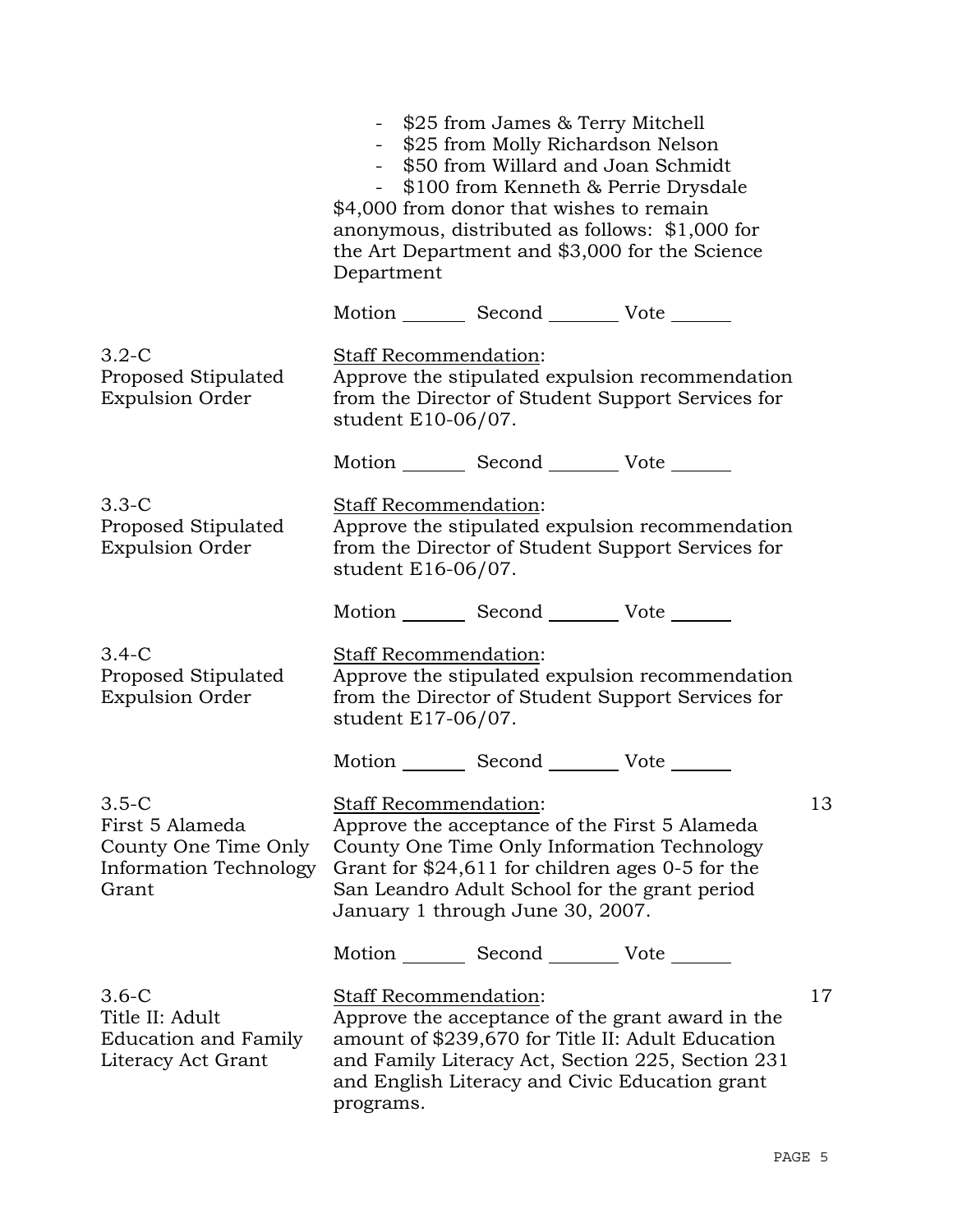|                                                                                                         |                                                                                                                                                                                                  | Motion _________ Second _________ Vote _______                                   |                                                                                                    |    |
|---------------------------------------------------------------------------------------------------------|--------------------------------------------------------------------------------------------------------------------------------------------------------------------------------------------------|----------------------------------------------------------------------------------|----------------------------------------------------------------------------------------------------|----|
| $3.7-C$<br>Title II, Part D<br><b>Enhancing Education</b><br>Through Technology<br>(EETT) Formula Grant | Staff Recommendation:<br>Approve the acceptance of the Title II, Part D<br>Enhancing Education Through Technology (EETT)<br>Formula Grant for fiscal year 2006-2007 in the<br>amount of \$6,466. |                                                                                  |                                                                                                    |    |
|                                                                                                         |                                                                                                                                                                                                  | Motion _________ Second __________ Vote _______                                  |                                                                                                    |    |
| $3.8-C$<br>Resolution #07-09<br>Agreement between<br>San Leandro Unified<br>School District and         | Staff Recommendation:                                                                                                                                                                            | Oakland Unified School District.                                                 | Adopt Resolution #07-09 approving the agreement<br>between San Leandro Unified School District and | 19 |
| Oakland Unified<br><b>School District</b>                                                               |                                                                                                                                                                                                  | Motion Second Vote                                                               |                                                                                                    |    |
| Business, Operations and Facilities                                                                     |                                                                                                                                                                                                  |                                                                                  |                                                                                                    |    |
| $4.1 - C$<br>Ratification of Payroll                                                                    | Staff Recommendation:<br>Ratify January 2007 payroll in the amount of<br>\$4,298,389.07.                                                                                                         |                                                                                  |                                                                                                    |    |
|                                                                                                         |                                                                                                                                                                                                  | Motion _________ Second __________ Vote _______                                  |                                                                                                    |    |
| $4.2-C$<br>Approval of Bill<br>Warrants                                                                 | Staff Recommendation:                                                                                                                                                                            | the amount of \$4,645,139.73.                                                    | Approve Bill Warrants #88443624-88466328 in                                                        |    |
|                                                                                                         |                                                                                                                                                                                                  | Motion _________ Second __________ Vote _______                                  |                                                                                                    |    |
| $4.3-C$<br><b>IKON Copier Contract</b>                                                                  | <b>Staff Recommendation:</b><br>savings of $$30,000$ .                                                                                                                                           |                                                                                  | Approve the IKON copier contract and incur the                                                     | 21 |
|                                                                                                         |                                                                                                                                                                                                  | Motion _________ Second __________ Vote _______                                  |                                                                                                    |    |
| $4.4-C$<br>Resolution #07-08,<br>Establish a Special<br>Reserve Fund for                                | Staff Recommendation:                                                                                                                                                                            | Adopt Resolution #07-08, Establish a Special<br>Reserve Fund for Capital Outlay. |                                                                                                    | 28 |
| Capital Outlay                                                                                          |                                                                                                                                                                                                  | Motion _________ Second __________ Vote _______                                  |                                                                                                    |    |
| $4.5 - C$                                                                                               | Staff Recommendation:                                                                                                                                                                            |                                                                                  |                                                                                                    | 30 |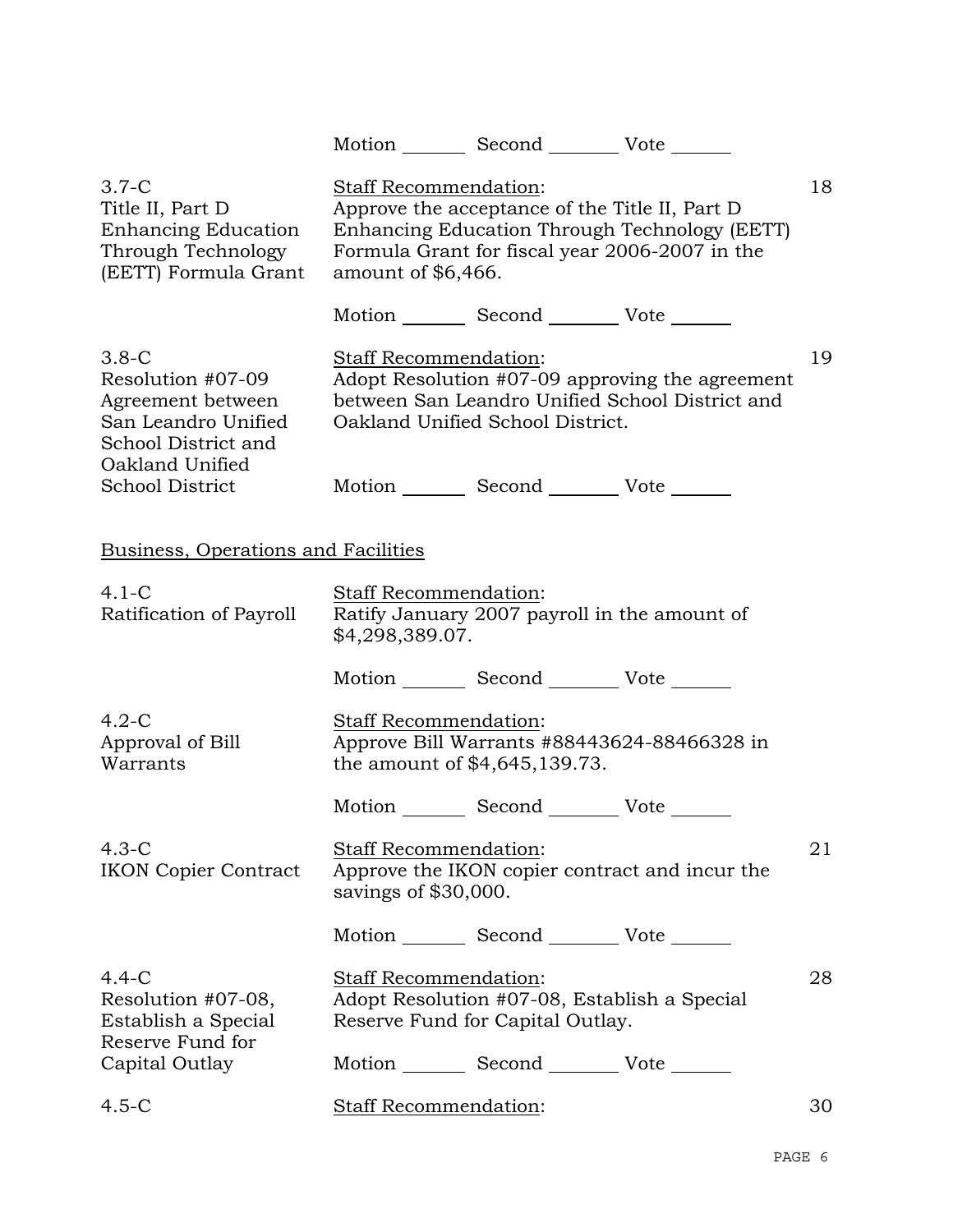| Change Order No. 1,<br>San Leandro High<br><b>School Security Fence</b><br>Project                  | Approve Change Order No. 1 for Golden Bay<br>Fence + Iron Works, Inc., for the San Leandro<br>High School Security Fence Project, Bid Package<br>No. 06-01.                                      |    |  |
|-----------------------------------------------------------------------------------------------------|--------------------------------------------------------------------------------------------------------------------------------------------------------------------------------------------------|----|--|
|                                                                                                     | Motion Second Vote                                                                                                                                                                               |    |  |
| $4.6-C$<br>Site Improvement at<br>John Muir Middle<br>School - Contractor<br>Notice of Completion   | Staff Recommendation:<br>Approve the site improvements at John Muir<br>Middle School; Bid Package #05-01, Contractor<br>Notice of Completion.<br>Motion _________ Second __________ Vote _______ | 33 |  |
| $4.7-C$<br><b>Madison Elementary</b><br>Relocatable<br>Classrooms-<br>Contractor Notice of          | Staff Recommendation:<br>Approve the Madison Elementary relocatable<br>classrooms; Bid Package #05-2, Contractor Notice<br>of Completion.                                                        | 34 |  |
| Completion                                                                                          | Motion _________ Second __________ Vote _______                                                                                                                                                  |    |  |
| $4.8-C$<br>Growth and<br><b>Modernization Project</b><br>at San Leandro High<br>School - Contractor | Staff Recommendation:<br>Approve the growth and modernization project at<br>San Leandro High School, Bid Package #05-05,<br>Contractor Notice of Completion.                                     | 35 |  |
| Notice of Completion                                                                                | Motion _________ Second __________ Vote _______                                                                                                                                                  |    |  |
| $4.9-C$<br>San Leandro High<br>School - Relocatable<br>Classrooms -<br>Contractor Notice of         | Staff Recommendation:<br>Approve the San Leandro High School -<br>Relocatable Classrooms; Bid Package #05-16,<br>Contractor Notice of Completion.                                                | 36 |  |
| Completion                                                                                          | Motion Second Vote                                                                                                                                                                               |    |  |

### **CONFERENCE**

These items are submitted for advance planning and to assist the Board in establishing future agenda items. The Board may, however, take action on the following:

# General Services

| $1.1-CF$ | Staff Recommendation:                                          |
|----------|----------------------------------------------------------------|
|          | 2007 California School The Board will discuss and consider the |

37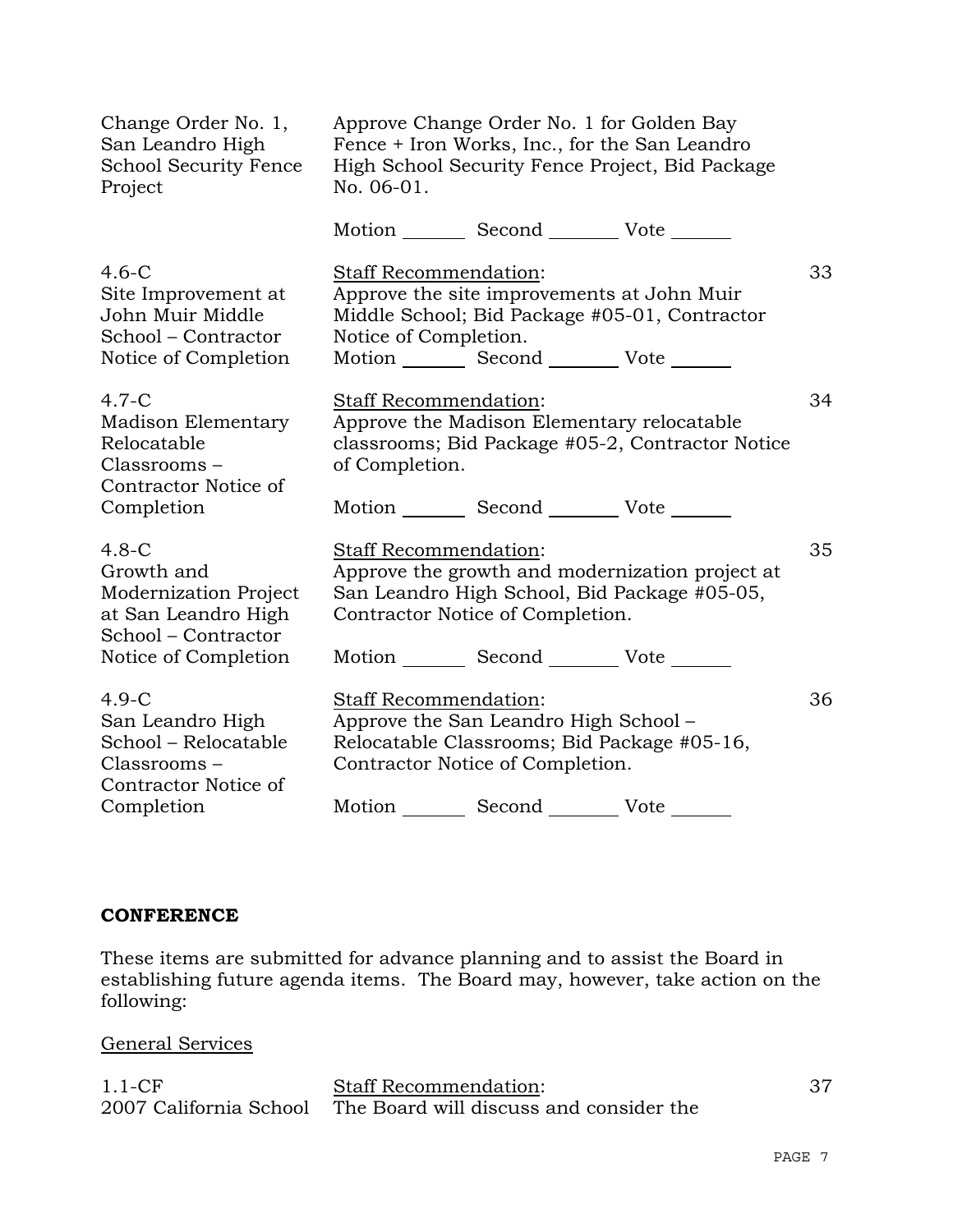| Boards Assn. (CSBA)<br>Delegate Assembly                                                                 | submission of a ballot for the 2007 CSBA<br>Delegate Assembly Election.                                                            |                                                                                                                                            |                                                 |    |
|----------------------------------------------------------------------------------------------------------|------------------------------------------------------------------------------------------------------------------------------------|--------------------------------------------------------------------------------------------------------------------------------------------|-------------------------------------------------|----|
| Election                                                                                                 |                                                                                                                                    | Motion _________ Second __________ Vote _______                                                                                            |                                                 |    |
| Human Resources                                                                                          |                                                                                                                                    |                                                                                                                                            |                                                 |    |
| $2.1 - CF$<br><b>Attendance Verification</b><br>Clerk Position and Job<br>Description                    | Staff Recommendation:<br>The Board will discuss and consider the<br>Attendance Verification Clerk position and job<br>description. |                                                                                                                                            |                                                 | 48 |
|                                                                                                          |                                                                                                                                    | Motion _________ Second __________ Vote _______                                                                                            |                                                 |    |
| $2.2$ -CF<br>Alignment of Job Title<br>from Business<br>Manager to Director,<br><b>Business Services</b> | Staff Recommendation:<br>Director, Business Services.                                                                              | The Board will discuss and consider the<br>Motion _________ Second __________ Vote _______                                                 | alignment of Job Title from Business Manager to | 50 |
| $2.3$ -CF<br>Lead Custodian<br>Position                                                                  | Staff Recommendation:<br>permanent position.                                                                                       | The Board will discuss and consider approving<br>for a period of three years, and that the Head<br>Custodian position at Madison becomes a | the continuation of the Lead Custodian position | 51 |
|                                                                                                          |                                                                                                                                    | Motion _________ Second __________ Vote _______                                                                                            |                                                 |    |
|                                                                                                          |                                                                                                                                    |                                                                                                                                            |                                                 |    |
|                                                                                                          |                                                                                                                                    |                                                                                                                                            |                                                 |    |

| 2.4-CF                     | <b>Staff Recommendation:</b>                  | 53 |
|----------------------------|-----------------------------------------------|----|
| Freezing Director of       | The Board will discuss and consider approving |    |
| Maintenance &              | the freezing of the Director of Maintenance & |    |
| <b>Operations Position</b> | Operations position and creating a Manager of |    |
| and Creating Manager       | Maintenance & Operation position.             |    |
| of Maintenance &           |                                               |    |
| <b>Operations Position</b> | Motion<br>Second<br>Vote                      |    |
|                            |                                               |    |

# **INFORMATION**

# Business, Operations and Facilities